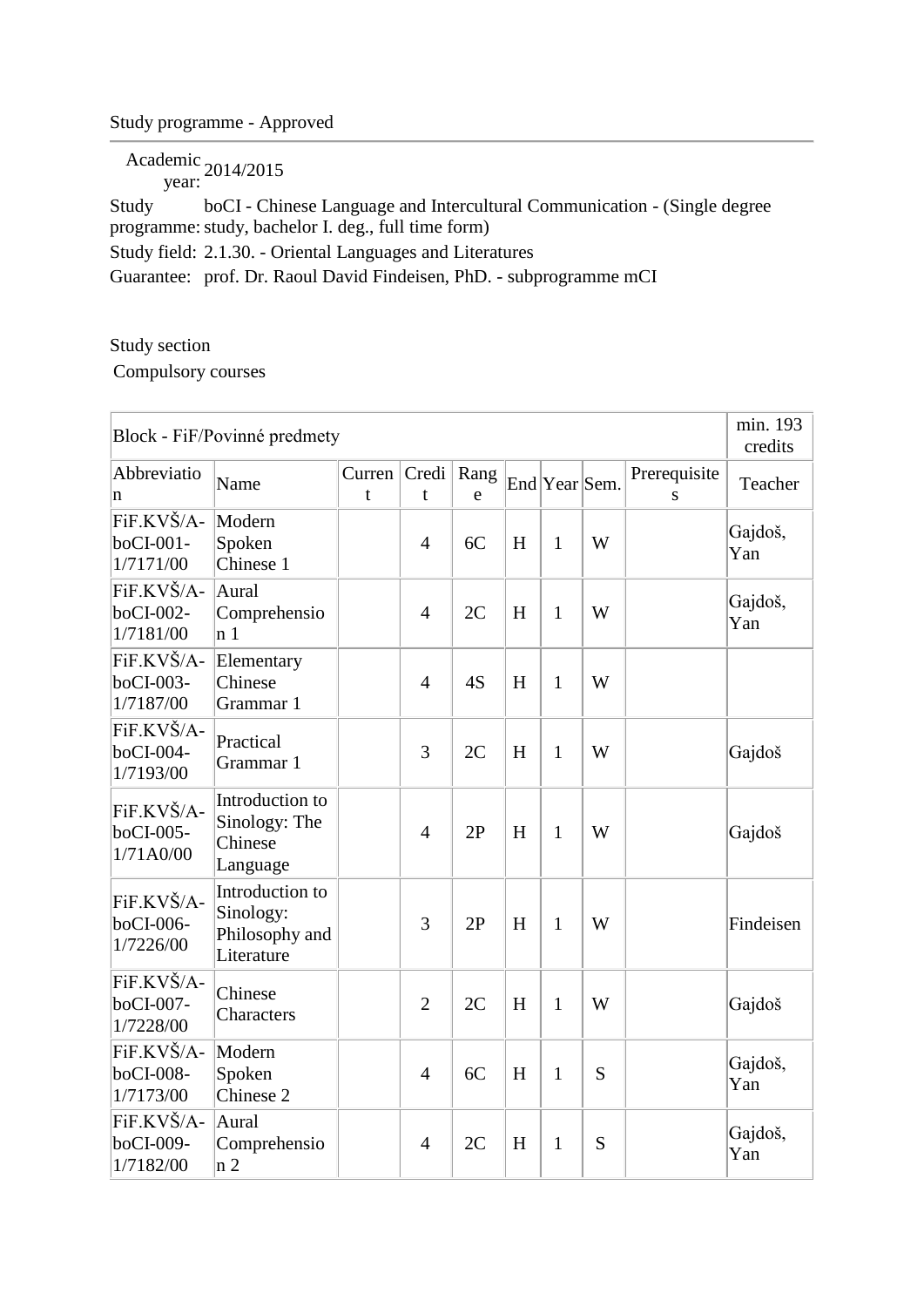| FiF.KVŠ/A-<br>boCI-010-<br>1/7188/00 | Elementary<br>Chinese<br>Grammar 2                                      |   | $\overline{4}$ | 4S | H | $\mathbf{1}$   | S | Gajdoš         |
|--------------------------------------|-------------------------------------------------------------------------|---|----------------|----|---|----------------|---|----------------|
| FiF.KVŠ/A-<br>boCI-011-<br>1/7198/00 | Practical<br>Grammar 2                                                  |   | $\overline{4}$ | 2C | H | $\mathbf{1}$   | S | Gajdoš         |
| FiF.KVŠ/A-<br>boCI-012-<br>1/722B/00 | Seminar on<br>Introduction to<br>Sinology                               |   | $\overline{4}$ | 2S | H | $\mathbf{1}$   | S | Findeisen      |
| FiF.KVŠ/A-<br>boCI-013-<br>1/722F/00 | Introduction to<br>Sinology:<br>Philosophy                              |   | $\overline{4}$ | 2P | H | $\mathbf{1}$   | S | Slobodník      |
| FiF.KVŠ/A-<br>boCI-015-<br>1/7230/00 | Grammar of<br>Modern<br>Chinese 1                                       | Ţ | $\overline{4}$ | 4S | H | $\overline{2}$ | W | Gajdoš         |
| FiF.KVŠ/A-<br>boCI-014-<br>1/7174/00 | Modern<br>Spoken<br>Chinese 3                                           | ļ | $\overline{4}$ | 6C | H | $\overline{2}$ | W | Gajdoš,<br>Lin |
| FiF.KVŠ/A-<br>boCI-016-<br>1/7232/00 | Composition of<br>Texts in<br>Chinese                                   | ļ | 3              | 2C | H | $\overline{2}$ | W | Gajdoš,<br>Lin |
| FiF.KVŠ/A-<br>boCI-018-<br>1/7236/00 | History of<br>China:<br>Introduction                                    | ļ | 3              | 2P | H | $\overline{2}$ | W | Slobodník      |
| FiF.KVŠ/A-<br>boCI-027-<br>1/724A/00 | <b>Basic Course</b><br>in the<br>Language of<br>Press and Mass<br>Media | Ţ | 3              | 2S | H | $\overline{2}$ | W | Gajdoš         |
| FiF.KVŠ/A-<br>boCI-<br>117/10        | Reading of<br>Chinese<br>Literary Texts                                 | Ţ | 3              | 2S | H | $\overline{2}$ | W | Benická        |
| FiF.KVŠ/A-<br>boCI-<br> 217/10       | Introduction to<br>Classical<br>Chinese                                 | ı | 3              | 2S | H | $\overline{2}$ | W | Slobodník      |
| FiF.KVŠ/A-<br>boCI-<br>219/10        | Ancient and<br>Classical<br>Chinese<br>Literature 1                     | I | 3              | 2P | H | $\overline{2}$ | W | Findeisen      |
| FiF.KVŠ/A-<br>boCI-022-<br>1/7238/00 | Grammar of<br>Modern<br>Chinese 2                                       | Ţ | $\overline{4}$ | 4S | H | $\overline{2}$ | S | Gajdoš         |
| FiF.KVŠ/A-<br>boCI-021-<br>1/7176/00 | Modern<br>Spoken<br>Chinese 4                                           | ļ | $\overline{4}$ | 6C | H | $\overline{2}$ | S | Gajdoš,<br>Lin |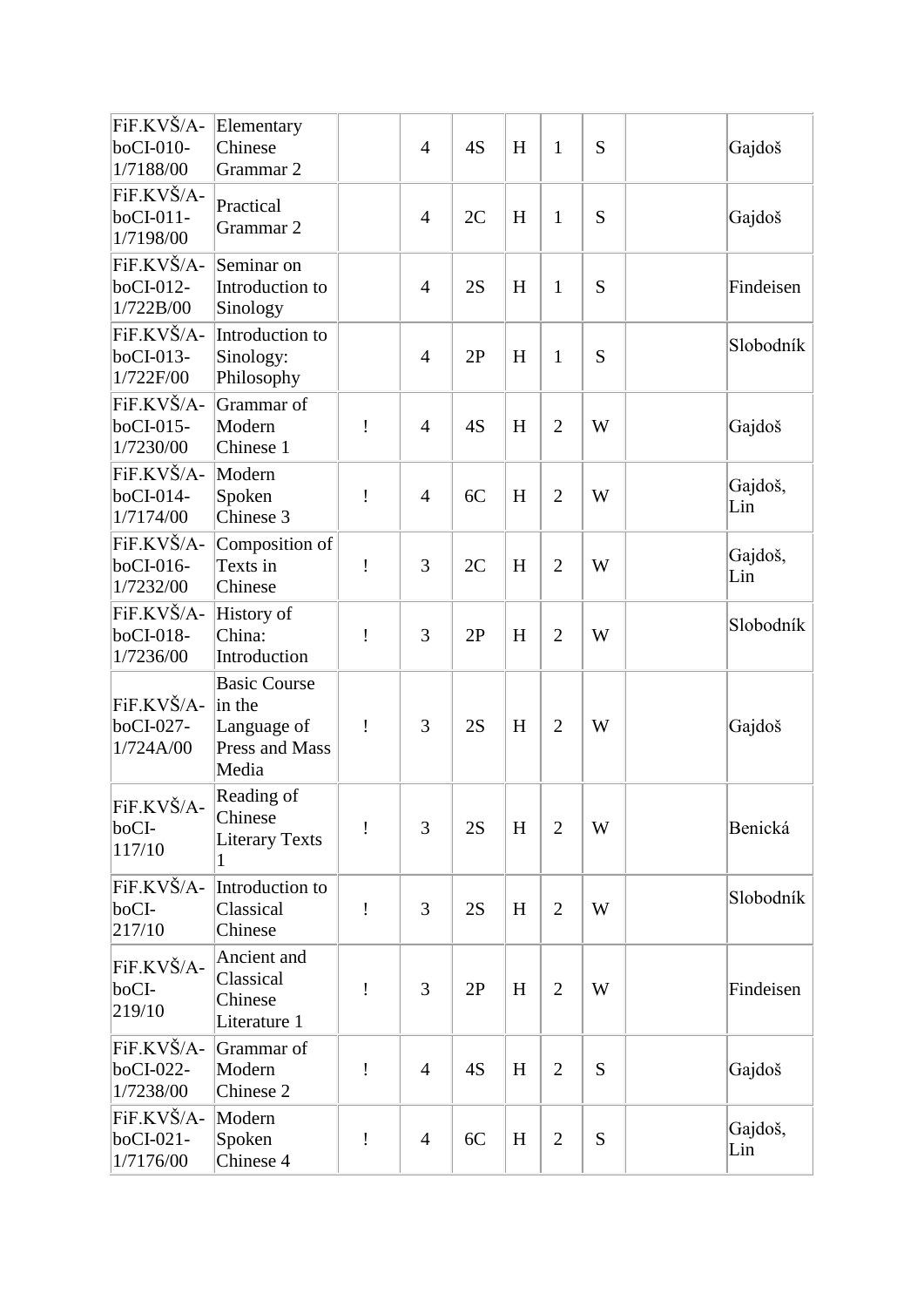| FiF.KVŠ/A-<br>boCI-023-<br>1/7242/00 | Composition of<br><b>Texts</b>                                           | Ţ | 3              | 2C | H | $\overline{2}$ | S | Gajdoš,<br>Lin     |
|--------------------------------------|--------------------------------------------------------------------------|---|----------------|----|---|----------------|---|--------------------|
| FiF.KVŠ/A-<br>boCI-025-<br>1/7246/00 | History of<br>China 1                                                    | Ţ | 3              | 2P | H | $\overline{2}$ | S | Slobodník          |
| FiF.KVŠ/A-<br>boCI-026-<br>1/7239/00 | Ancient and<br>Classical<br>Chinese<br>Literature 2                      | Ţ | 3              | 2S | H | $\overline{2}$ | S | Findeisen          |
| FiF.KVŠ/A-<br>boCI-<br>118/10        | Reading of<br>Chinese<br><b>Literary Texts</b><br>2                      | ı | 3              | 2S | H | $\overline{2}$ | S | Benická            |
| FiF.KVŠ/A-<br>boCI-<br>224/10        | Classical<br>Chinese                                                     | Ţ | $\overline{4}$ | 2S | H | $\overline{2}$ | S | Slobodník          |
| FiF.KJ/A-<br>boCI-<br>035/00         | Chinese<br>Studies in<br>English: A<br><b>Short History</b><br>of China  |   | $\overline{2}$ | 2S | H | 3              | W |                    |
| FiF.KVŠ/A-<br>boCI-030-<br>1/7257/00 | Reading<br>Course in<br>Modern<br>Chinese 1                              |   | $\overline{2}$ | 2C | H | 3              | W | Gajdoš,<br>Yan     |
| FiF.KVŠ/A-<br>boCI-<br>229/10        | Modern<br>Chinese 1                                                      |   | $\overline{4}$ | 4C | H | 3              | W | Gajdoš,<br>Yan     |
| FiF.KVŠ/A-<br>boCI-<br>089/11        | <b>Selected Texts</b><br>of the 20th<br>Century<br>Chinese<br>Literature |   | 3              | 2S | H | 3              | W |                    |
| FiF.KVŠ/A-<br>boCI-<br>231/10        | Language of<br>Press and Mass<br>Media 1                                 |   | 3              | 2S | H | 3              | W | Gajdoš             |
| FiF.KVŠ/A-<br>boCI-<br>232/10        | Reading of<br>Texts in<br>Classical<br>Chinese                           |   | 3              | 4S | H | 3              | W | Benická,<br>Ďurica |
| FiF.KVŠ/A-<br>boCI-<br>240/14        | History of<br>Chinese<br>Philosophy 1                                    |   | 3              | 2P | H | 3              | W | Benická            |
| FiF.KVŠ/A-<br>boCI-<br>233/10        | History of<br>China 2                                                    |   | 3              | 2P | H | 3              | W | Slobodník          |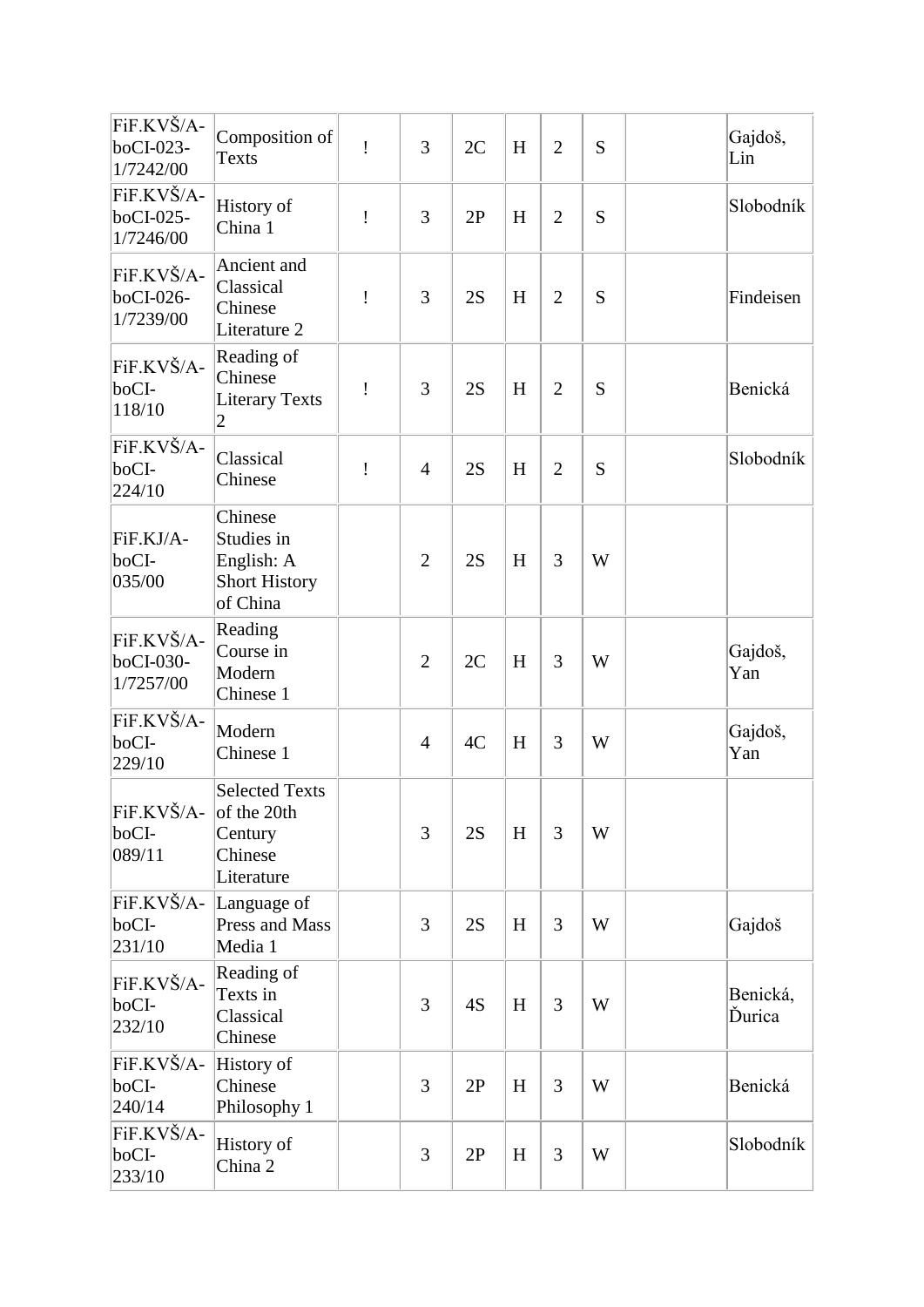| FiF.KVŠ/A-<br>boCI-034-<br>1/7264/00 | History od<br>Modern<br>Chinese<br>Literature                      |   | 3              | 2P | H | 3              | S | Findeisen      |
|--------------------------------------|--------------------------------------------------------------------|---|----------------|----|---|----------------|---|----------------|
| FiF.KVŠ/A-<br>boCI-037-<br>1/7259/00 | Reading<br>Course in<br>Modern<br>Chinese 2                        |   | $\overline{2}$ | 2C | H | 3              | S | Gajdoš,<br>Yan |
| FiF.KVŠ/A-<br>boCI-038-<br>1/725D/00 | Language of<br>Press and Mass<br>Media 2                           |   | $\overline{2}$ | 2C | H | 3              | S | Gajdoš         |
| FiF.KVŠ/A-<br>boCI-039-<br>1/7269/00 | Reading of<br>Texts in<br>Classical<br>Philosophy                  |   | 3              | 2S | H | 3              | S | Benická        |
| FiF.KVŠ/A-<br>boCI-042-<br>1/726E/00 | Composition of<br><b>Chinese Texts</b>                             |   | 3              | 2C | H | 3              | S | Yan            |
| FiF.KVŠ/A-<br>boCI-<br>236/10        | Modern<br>Chinese <sub>2</sub>                                     |   | $\overline{4}$ | 4C | H | 3              | S | Gajdoš,<br>Yan |
| FiF.KVŠ/A-<br>boCI-<br>241/10        | History of<br>China since the<br><b>Qing Dynasty</b>               |   | 3              | 2P | H | 3              | S | Slobodník      |
| FiF.KVŠ/A-<br>boCI-<br>247/10        | History of<br>Chinese<br>Philosophy 2                              |   | 3              | 2P | H | 3              | S | Benická        |
| FiF.KVŠ/A-<br>boCI-<br>288/14        | Modern<br>Chinese<br>Literature: An<br>Introduction in<br>Examples |   | 3              | 2S | H | 3              | S | Findeisen      |
| FiF.KVŠ/A-<br>boCI-046-<br>1/7278/00 | Medieval<br>Chinese                                                | ı | $\overline{2}$ | 2S | H | $\overline{4}$ | W | Benická        |
| FiF.KVŠ/A-<br>boCI-<br>243/10        | Modern<br>Chinese 3                                                | Ţ | $\overline{2}$ | 4C | H | $\overline{4}$ | W | Gajdoš,<br>Lin |
| FiF.KVŠ/A-<br>boCI-<br>244/10        | Reading of<br>Modern<br>Chinese<br>Literature 1                    | Ţ | 3              | 2C | H | $\overline{4}$ | W | Findeisen      |
| FiF.KVŠ/A-<br>boCI-<br>245/10        | Reading<br>Newspapers 1                                            | ı | 3              | 2S | H | $\overline{4}$ | W | Slobodník      |
| FiF.KVŠ/A-                           | Issues of                                                          | Ţ | 3              | 2P | H | $\overline{4}$ | W | Slobodník      |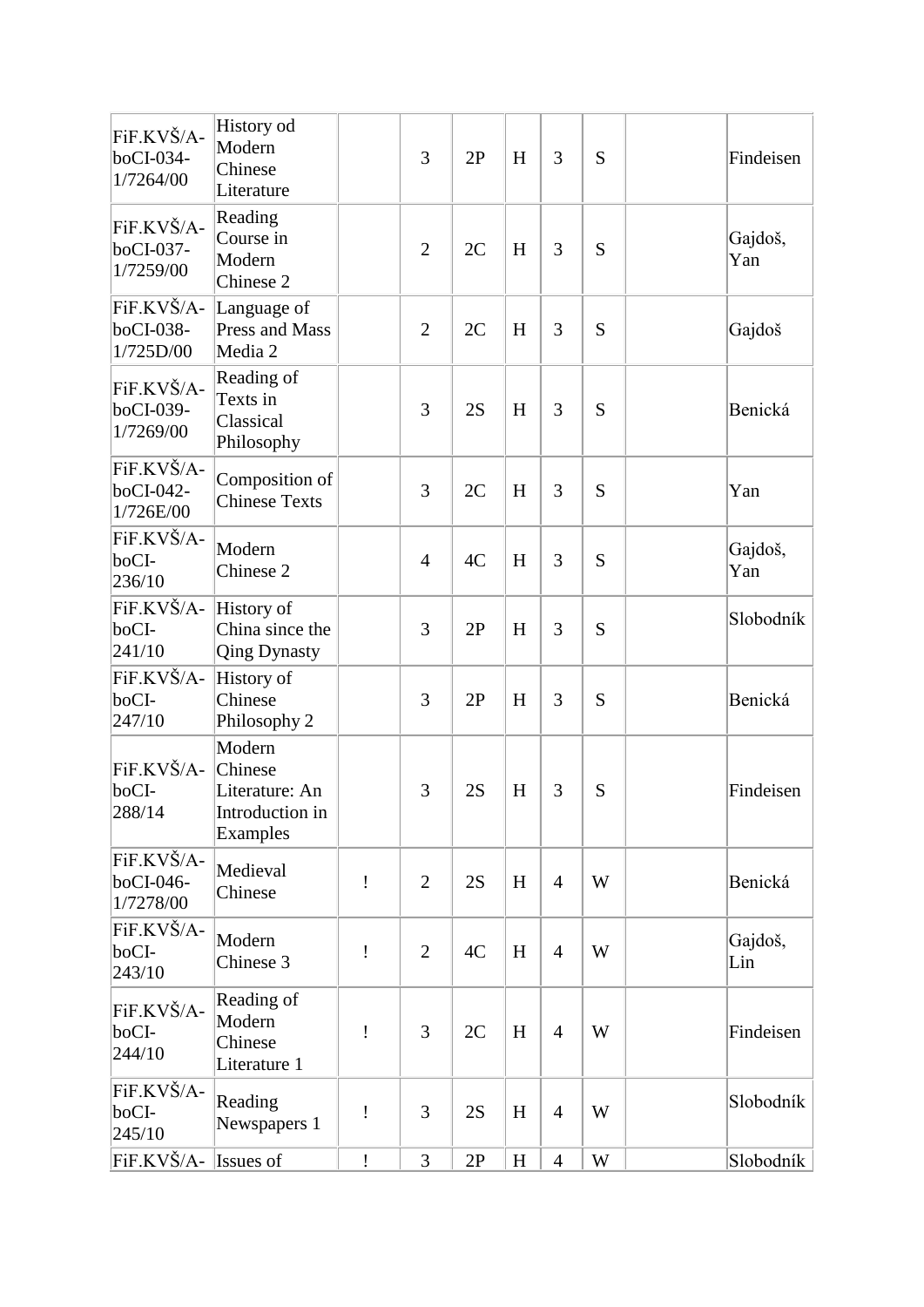| boCI-<br>248/10                      | Current<br>Development<br>in the People's<br>Republic of<br>China |   |                |    |   |                |   |                |
|--------------------------------------|-------------------------------------------------------------------|---|----------------|----|---|----------------|---|----------------|
| FiF.KVŠ/A-<br>boCI-<br>249/10        | Degree Thesis<br>Seminar                                          | Ţ | $\overline{7}$ | 2S | H | $\overline{4}$ | W |                |
| FiF.KVŠ/A-<br>boCI-<br>294/10        | Reading of<br>Modern<br>Chinese<br>Literature 1 -<br>Seminar      | ļ | $\overline{4}$ | 2C | H | $\overline{4}$ | W | Findeisen      |
| FiF.KVŠ/A-<br>boCI-053-<br>1/7291/00 | Reading of<br>Texts in<br>Medieval<br>Chinese 1                   | Ţ | $\overline{2}$ | 2S | H | $\overline{4}$ | S | Benická        |
| FiF.KVŠ/A-<br>boCI-<br>250/10        | Modern<br>Chinese 4                                               | Ţ | $\overline{2}$ | 4C | H | $\overline{4}$ | S | Gajdoš,<br>Lin |
| FiF.KVŠ/A-<br>boCI-<br>251/10        | Reading of<br>Modern<br>Chinese<br>Literature 2                   | Ţ | 3              | 2C | H | $\overline{4}$ | S | Findeisen      |
| FiF.KVŠ/A-<br>boCI-<br>252/10        | Reading<br>Newspapers 2                                           | ļ | 3              | 2S | H | $\overline{4}$ | S | Slobodník      |
| FiF.KVŠ/A-<br>boCI-<br>256/10        | Degree Thesis<br>Seminar                                          | Ţ | 8              | 2S | H | $\overline{4}$ | S |                |
| FiF.KVŠ/A-<br>boCI-<br>291/10        | Reading of<br>Modern<br>Chinese<br>Literature 2 -<br>Seminar      | ļ | $\overline{4}$ | 2C | H | $\overline{4}$ | S | Findeisen      |

## Compulsory elective courses

| Block - FiF/Povinne voliteľné predmety                        |                          | min. 30 credits |                |    |   |  |           |                                                     |         |  |
|---------------------------------------------------------------|--------------------------|-----------------|----------------|----|---|--|-----------|-----------------------------------------------------|---------|--|
| povinne voliteľné predmety                                    |                          |                 |                |    |   |  |           |                                                     |         |  |
| Abbreviatio<br>n                                              | Name                     |                 |                | e  | d |  | $\bullet$ | Curren Credi   Rang   En   Yea   Sem   Prerequisite | Teacher |  |
| FiF.KVŠ/A- Corpus and<br>Its Use in<br>$\rm boCI$ -<br>091/12 | Mastering the<br>Chinese |                 | $\overline{4}$ | 2P | H |  | W         |                                                     | Gajdoš  |  |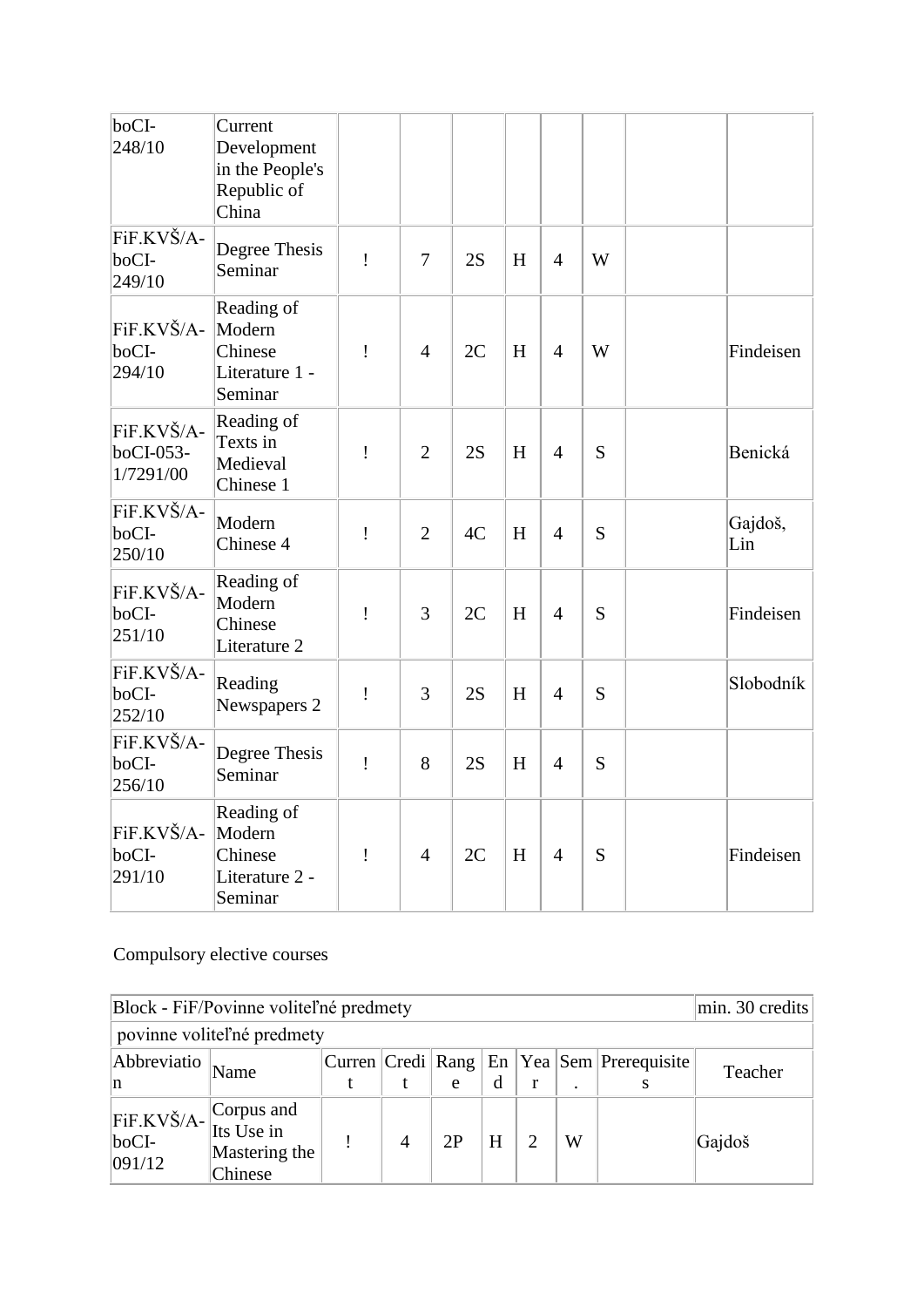|                                        | Language                                                                                  |   |                |    |   |                |   |                   |
|----------------------------------------|-------------------------------------------------------------------------------------------|---|----------------|----|---|----------------|---|-------------------|
| FiF.KVŠ/A-<br>boCI-<br>116/09          | Religious and<br>Philosphical<br>Traditions of<br>East Asia 1                             | ï | $\overline{4}$ | 2P | H | $\overline{2}$ | W | Slobodník         |
| FiF.KVŠ/A-<br>boCI-<br>318/13          | Selected<br>Topics in<br>Chinese<br>Visual<br>Culture                                     | ı | $\overline{4}$ | 2P | H | $\overline{2}$ | W | Kucharovičov<br>á |
| FiF.KVŠ/A-<br>boCI-<br>319/13          | Writing in<br>Modernizing<br>China:<br>Literature<br>from and in<br>and about<br>Railways | Ţ | $\overline{4}$ | 2P | H | $\overline{2}$ | W | Findeisen         |
| FiF.KVŠ/A-<br>boCI-<br>120/10          | Religious and<br>Philosophical<br>Traditions of<br>East Asia 2                            | Ţ | 3              | 2P | H | $\overline{2}$ | S | Slobodník         |
| boCI-<br>302/10                        | FiF.KVŠ/A-Introduction<br>to Buddhist<br>Philosophy                                       | Ţ | 3              | 2P | H | $\overline{2}$ | S | Benická           |
| FiF.KVŠ/A-<br>boCI-<br>320/13          | Text Reading<br>on Selected<br>Topics                                                     | Ţ | $\overline{4}$ | 2P | H | $\overline{2}$ | S | Gajdoš            |
| boCI-<br>020/10                        | FiF.KVŠ/A- V4 Countries<br>- China<br>Relations                                           | Ţ | 3              | 2S | H | 3              | W |                   |
| FiF.KVŠ/A-<br>boCI-<br>312/11          | Chinese<br>Migration                                                                      |   | $\overline{2}$ | 2P | H | 3              | W | Čavojská          |
| boCI-<br>506/14                        | The Foreign<br>FiF.KVŠ/A- Policy of The<br>People's<br>Republic of<br>China               |   | 3              | 2P | H | 3              | W | Ondris            |
| FiF.KVŠ/A-<br>boCI-<br>280/10          | Academic<br>Essay<br>Writing                                                              |   | 3              | 2S | H | $\overline{3}$ | S | Slobodník         |
| FiF.KVŠ/A-<br>boCI-<br>400/14          | Príprava na<br>skúšku HSK                                                                 |   | $\overline{4}$ | 2C | H | 3              | S | <b>Shang</b>      |
| FiF.KVŠ/A-Politické<br>boCI-<br>507/14 | systémy<br>východnej a                                                                    |   | 3              | 2P | H | 3              | S | Ondris            |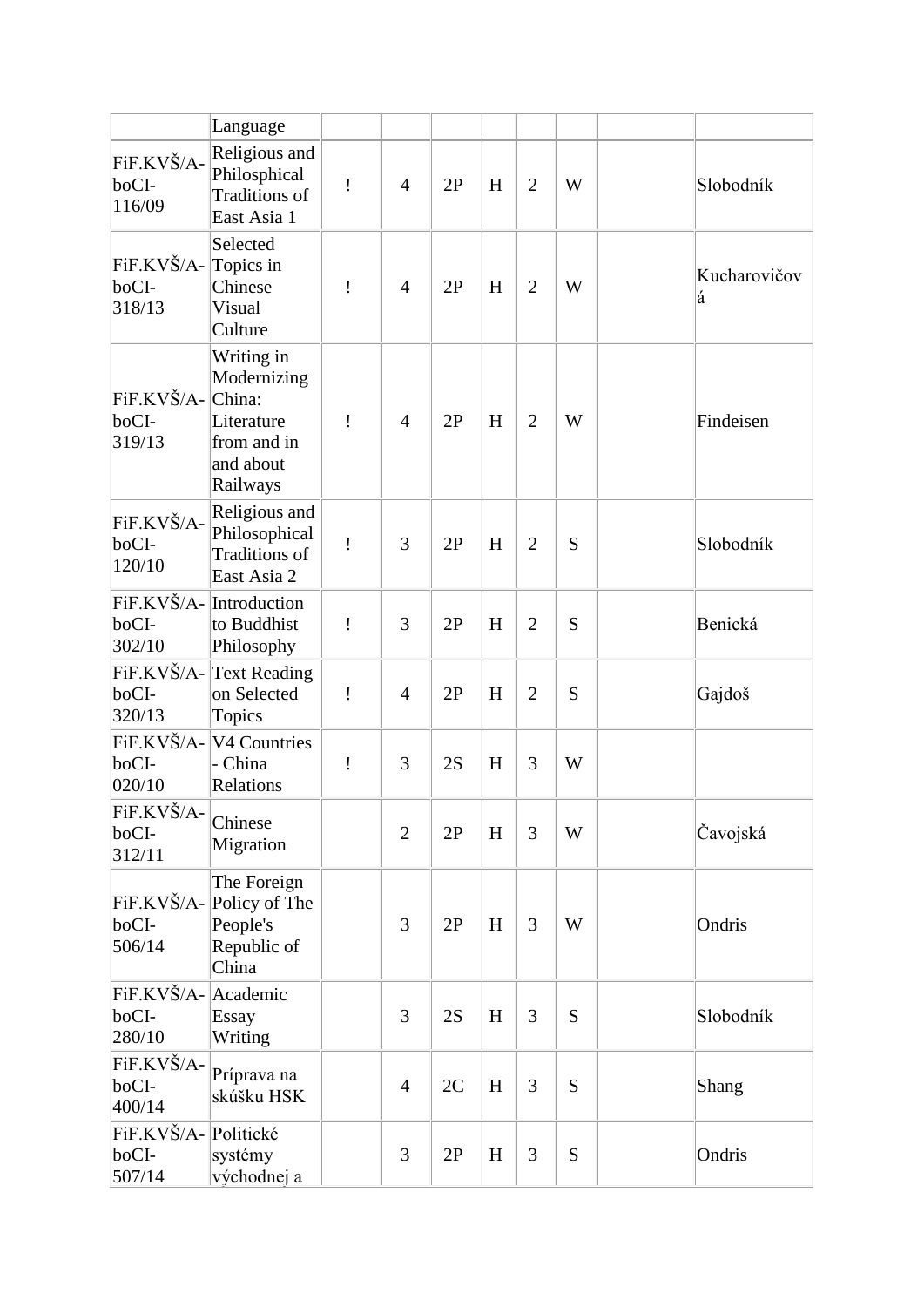|                                                  | juhovýchodne<br>j Ázie                                                       |   |                |    |   |                |   |           |
|--------------------------------------------------|------------------------------------------------------------------------------|---|----------------|----|---|----------------|---|-----------|
| FiF.KVŠ/A-<br>boCI-082-<br>1/7339/00             | Reading<br><b>Buddhism</b><br>through<br>Chinese                             | Ţ | 3              | 2S | H | $\overline{4}$ | W | Benická   |
| FiF.KVŠ/A- Analysis of<br>boCI-084-<br>1/733E/00 | Reading and<br>Texts in<br>Classical<br>Chinese                              | Ţ | 3              | 2S | H | $\overline{4}$ | W | Slobodník |
| FiF.KVŠ/A-<br>boCI-086-<br>1/7341/00             | Chinese for<br>Economics 2                                                   | Ţ | 3              | 2C | H | $\overline{4}$ | W | Gajdoš    |
| FiF.KVŠ/A-<br>boCI-<br>090/12                    | Translation<br>Seminar -<br>Qian<br>Zhongshu:<br>Besieged<br><b>Fortress</b> | ļ | 3              | 2S | H | $\overline{4}$ | W |           |
| FiF.KVŠ/A- Modern<br>$boCI-114-$<br>1/E728/00    | Spoken<br>Korean <sub>2</sub>                                                | İ | 3              | 2P | H | $\overline{4}$ | W | Kim       |
| FiF.KVŠ/A-Reading of<br>boCI-<br>292/10          | Taiwanese<br>Literature                                                      | Ţ | 3              | 2S | H | $\overline{4}$ | W |           |
| FiF.KVŠ/A-Modern<br>$boCI-115-$<br>1/E729/00     | Spoken<br>Korean <sub>3</sub>                                                | Ţ | $\overline{4}$ | 6P | H | $\overline{4}$ | S | Kim       |
| FiF.KVŠ/A-<br>boCI-<br>254/10                    | Čítanie textov<br>k moderným<br>dejinám Číny                                 | Ţ | 3              | 2S | H | $\overline{4}$ | S |           |

State exams

Compulsory courses

| Block - Štátne skúšky                         |                           |  |           |  |                                                          |  |
|-----------------------------------------------|---------------------------|--|-----------|--|----------------------------------------------------------|--|
| Abbreviation Name                             |                           |  |           |  | Current Credit Range End Year Sem. Prerequisites Teacher |  |
| FiF.KVŠ/A- Obhajoba<br>$\rm boCI$ -<br>990/09 | bakalárskej<br>práce      |  | <b>OB</b> |  |                                                          |  |
| FiF.KVŠ/A-<br>$\rm boCI$ -<br>991/09          | Čínsky jazyk '<br>a písmo |  | <b>SS</b> |  |                                                          |  |
| $\overline{F}$ iF.KVŠ/A- Dejiny Číny          |                           |  | <b>SS</b> |  |                                                          |  |